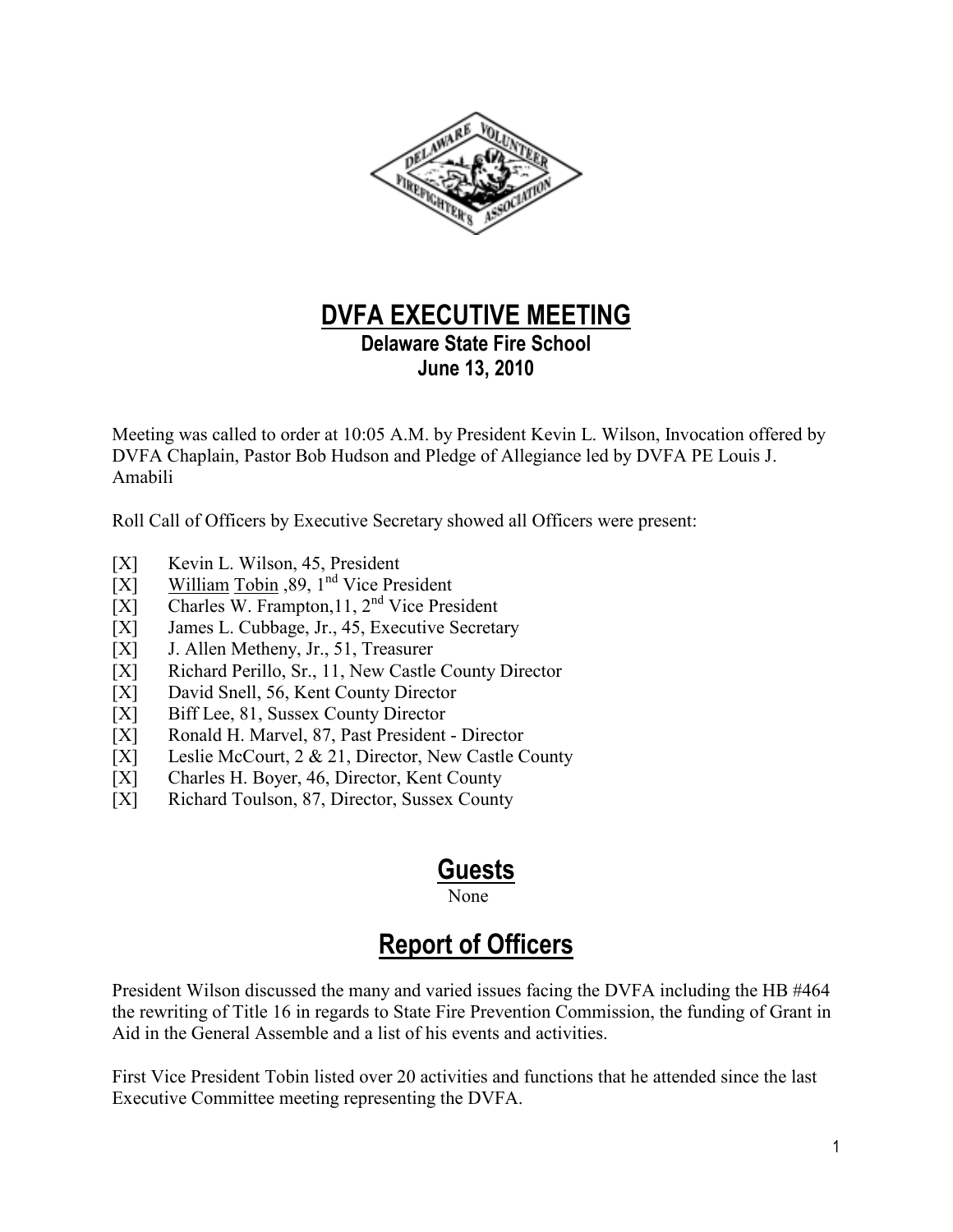Second Vice President Frampton listed over 25 activities and function that he attended since the last Executive Committee meeting representing the DVFA

Treasurer Metheny presented the Treasurer's report which covers the period of March 11, 2010 through June 9, 2010. He will be preparing the paperwork to assist the Budget/Finance Committee with their recommendations. He will also be preparing the books for their Annual Audit.

Executive Secretary Cubbage has prepared and carried out the required duties and functions of the office since the last Executive Committee Meeting.

I have attended Meetings with Governor Markel, State Auditor Wagner, Insurance Commissioner Weldin-Stewart, meetings with the Governors Staff and numerous meetings with other state agency officials and Elected Officials, Two SFPC meetings, Two DVFA Officer's meetings, two 800 MHz meetings, Governor's Homeland Security Meeting, SERC meeting, two SIEC Meeting, two CFSI Planning meetings, Governmental Affairs Comm. meeting, Two Rescue Billing Meetings, three County Fireman's Assoc Meetings, Three DSHPTWG Meetings, DVFA Foundation Meeting, State & County Elected Officials, 800 In Bldg Comm. Meeting, Conference Committee Meeting, two NIMS Committee Meetings and Greater Dover Foundation Meeting.

I also attended the viewings for Jesse Toulson father of DVFA Director Rich Toulson, Insp. Brian Waymant – WFD, Past Chief Charles Price – Sta. #27 and a Celebration of Life of DSFPA PP Joe Bukowski – Sta. #8; CVVFA Presidents Council Meeting – Clayton, DE, FDIC – Indianapolis, IN, NVFC – Alexandria, VA, IAAI Reception – Washington, DC, CFSI Annual Dinner – Washington, DC; Governor's Prayer Breakfast – Dover, and IAAI Annual Meeting – Orlando, FL (No Cost to DVFA)

During the months of March, April and May the position devoted 591.0 hours and traveled 2357 miles to support the Association; I was off on sick leave for 4.0 hours.

Update on Melissa – Walt & Melissa Kiser are the proud parents of *Faith Mackenzie Kiser* born on Tuesday, May 11, 2010 at 11:38 PM  $\omega$  7 lbs 4 oz. 20.5 in Mother and Daughter are doing well.

Introduced our Part Time clerical support *Heater L. Lightcap* who will be at the DVFA Office till approx July  $6<sup>th</sup>$  when Melissa is due back to work.

*Motion by Executive Secretary Cubbage, Seconded by DVFA PP Lakey to accept the Officer's Reports and make them a part of the proceedings. Motion Carried.*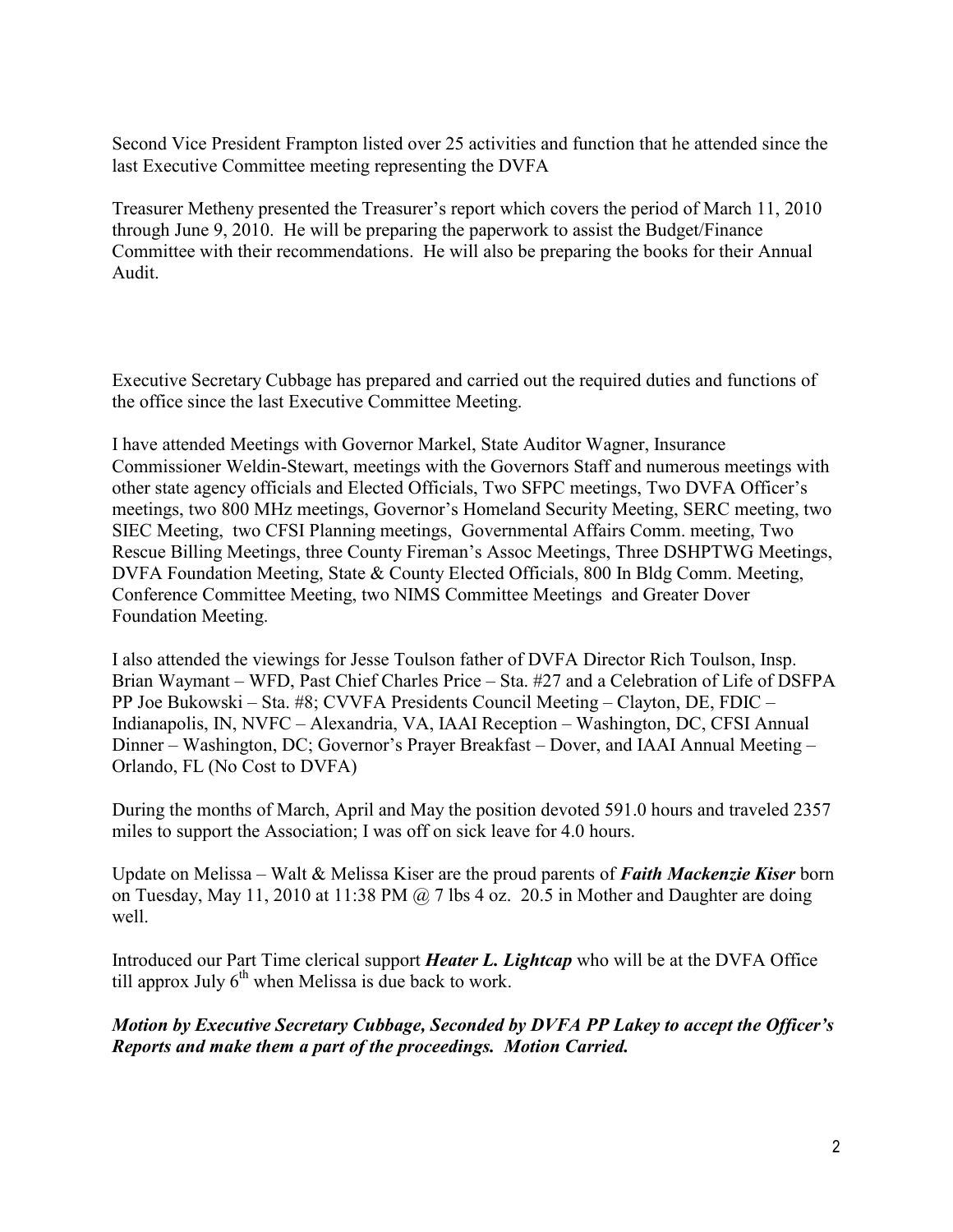### **Committee Reports**

State Fire Prevention Commission – Vice Chairman David J. Roberts reported that SFPC Members McMahon, Sharp and Jones were in attendance. He advised on the meetings with the Joint Sunset Committee Staff to strengthen Title 16 of the Delaware Code. In an attempt to strengthen a comprehensive version they have meet the DVFA and have agreed to add an Advisory Committee and Conflict of Interest language to the section. He stated that the SFPC will hold a meeting on June  $17<sup>th</sup>$  at the DSFS-Dover  $\omega$  1900 Hrs to review HB #464. Vice Chairman Roberts then recognized and thanked Roland Leathrum from Aetna for all of his assistance and service to the SFPC as a member of the Audit Committee.

Advisory to SFPC for EMS – Mike McMichael, Chairman advised that the committee has meet twice to review the ambulance certification requirements and will again in late August.

Advisory to State Fire Marshal – Grover P. Ingle, State Fire Marshal reported that Jim Bunkley, Fire Protection Specialist II will be retiring on June  $30<sup>th</sup>$  after 30 years of state service. Jim was responsible for all Health Care Facilities and we wish him well in his retirement. Chief of Technical Services RT Leicht will be representing the State of Delaware at the Vision 20/20 Symposium in Baltimore, MD on June 28 & 29. He then discussed the LPG Incident/Laurel on April 26 that resulted in six injuries caused by an explosion when it was discovered that copper piping leading to the gas line from the LPG tank had been stolen. He further reported that Nine fire deaths have occurred this year; of the nine only one had a working smoke detector

Advisory to DSFS – Robert P. Newman, Director advised that class attendance for the spring classes is at average or above, Firefighter and Fire Officer Certification Training test have been conducted, he advised that he will be conducting the Annual Planning and Evaluation Staff meetings on June  $21 - 25$ . He advised that they will be adding additional class time during the weekends and evenings, they are also in the process of reviewing the budget. They started the  $3\frac{1}{2}$  week EMT Program with 20 students, next class in July  $12<sup>th</sup>$ . Delaware weekend at the NFA will be on October 16-17 at Emittsburg. The Annual DVFA & DSFS Vehicle Extraction Challenge will be on September 11 & 12. And lastly please join the DSFS on twitter and Facebook.

Advisory to DEMA – James E. Turner, III, Director advised that the 52 of the 61 Delaware Fire Companies have submitted requests for reimbursement for the Snow Declaration. Volunteer Time will be used as part of the match. Members of his staff will be meeting with each department in the future to review their requests. He further advised that the Fire Grants for FY-11 may be cut by at least 5%.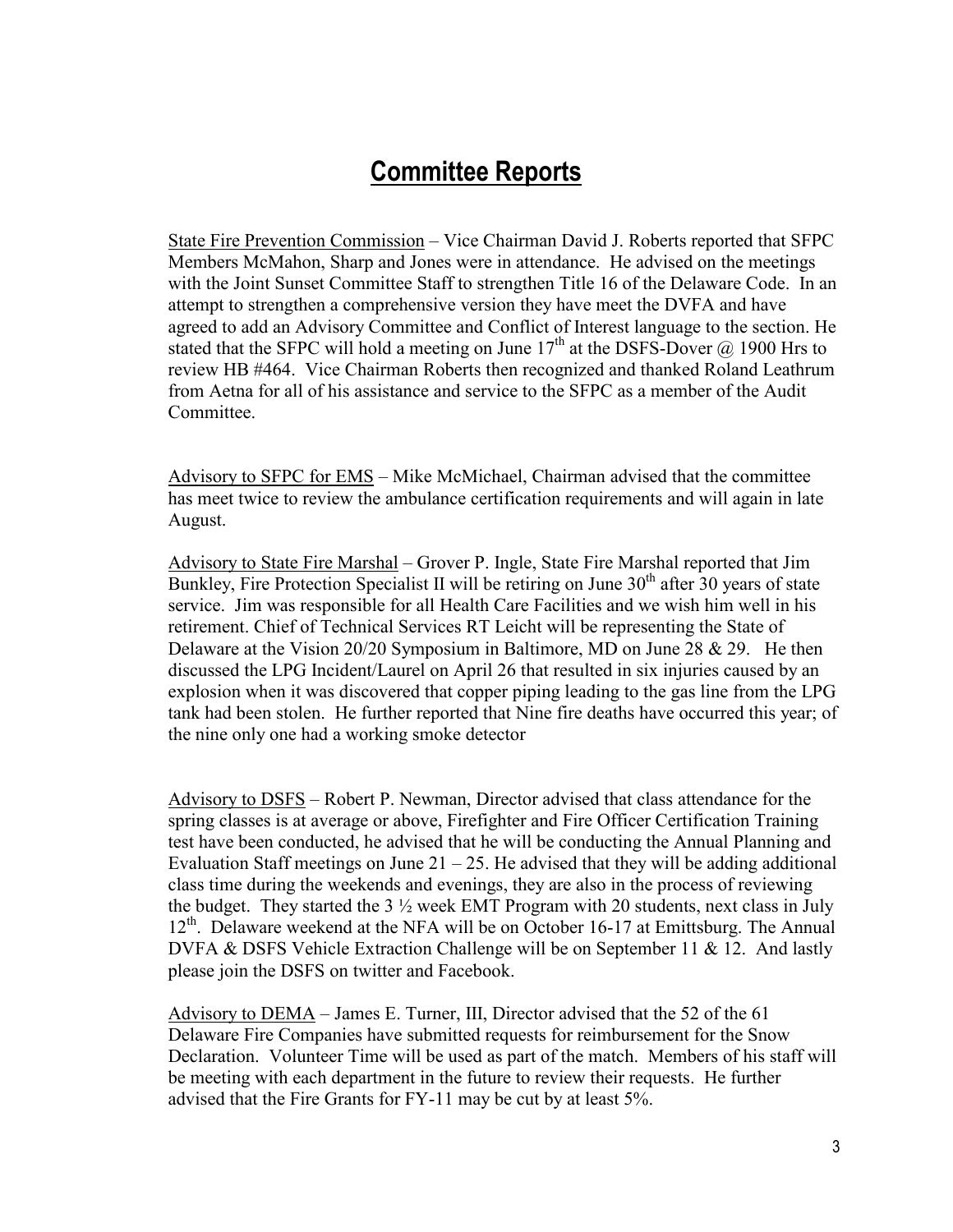Archives – Charles Emerson, Chairman advised that he need photos of the DVFA & the LADVFA 2<sup>nd</sup> Vice Presidents for the Archives.

Finance & Auditing – George Pyott, Chairman advised that all budget requests need to be into him by July  $15^{th}$  for the FY-11 Budget

Law  $&$  Legislative – Sen. Bruce C. Ennis reported that many bills are moving through the General Assembly including SB #205 which increased the penalties in the "Move Over Law". He advised that at the present time there does not appear that there will be a reduction in the "Grant in Aid", but does not know the status of possible "Pass Trough Funds" or the funding for Criminal Background Checks.

Out of State Coordinators – Steve Austin, Chairman invited everyone to be part of the Official DVFA Delegation at the Maryland State Firemen's Convention in Ocean City, MD tomorrow, June  $14<sup>th</sup>$  at 08:30 AM. We will meet at the top of the escalators on the North end of the Convention Center. He also advised that the DVFA will be attending the VSFA Convention in Hampton, VA, the FASNY Convention on Long Island, and the WVSFA Convention in Wheeling, WV. The Annual Presidents Council Meeting will be held at CVVFA Meeting in Hancock, MD on August  $6<sup>th</sup>$ . Keep checking dates the CVVFA and the Delaware City Fire Co. will be premiering a PSA on the Move Over Law.

DVFA Foundation - Steve Austin, Chairman was pleased to announce that the DVFA Foundation funded \$43,500 in Scholarships this year and Thanked DVFA Foundation Treasurer Ray Stevens for his hard work.

Revolving Loan – Kevin Wilson advised that the committee had meet and was pleased to Announce that two loans had been awarded. Odessa Fire Company, \$90,000 for a new Ambulance and Citizens Hose Co – Smyrna, \$31,000 for equipment.

Scholarship – Robert Powell, Co-Chairman advised the committee would be awarding 26 individual scholarships totaling \$43,500.

President's Handbook – Alan F. Robinson, Co-Chairman advised that the "Draft" is out for comments. Please submit all comments to any member of the committee.

Governmental Affairs Committee – William F. Tobin, Chairman thanked the committee for of their hard work. He then thanked the companies and counties who have made presentations to their elected officials. The next meeting of the committee will be on June  $23^{\text{rd}}$  @ 7 PM at Little Creek.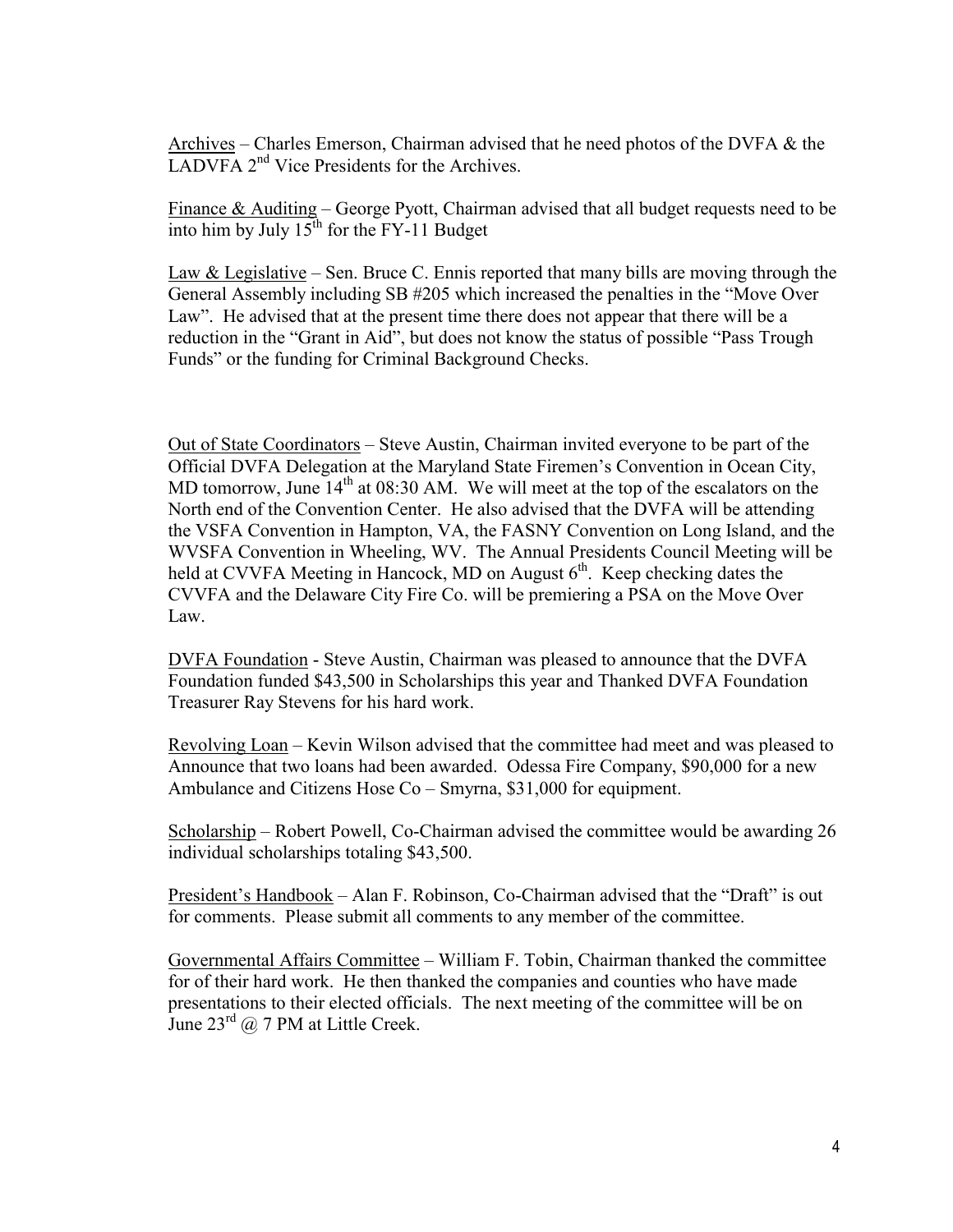Recognition of Past Presidents  $-1<sup>st</sup>$  Vice President Tobin then recognized and Thanked the Past Presidents that were in attendance for their continued support of the DVFA.

- [X] Clarence Schwatka, 26, 1964
- [ ] Emanuel J. Harkins, 14, 1967
- [ ] Roland Neeman, 48, 1968
- [X] Arthur I. Guessford, 24, 1973
- [X] Raymond H. McCall, 3, 6 & 12, 1979
- [X] Richard E. Ennis, 44, 1980
- [X] John E. Bare, Sr., 76, 1981
- [X] William G. Walton, Sr. 16, 1982
- [X] Lawrence Mergenthaler, 21, 1985
- [ ] Thomas V. Baker, Sr., 57, 1986
- [ ] Robert Sweetman, 7, 8 & 9, 1988
- [X] M. Frank King, 51, 1989
- [ ] Walton A. Johnson, Jr., 76, 1990
- [X] Edwin S. Barlow, 20, 1991
- [X] Elmer B. Steele, 81, 1993
- [ ] Harry E. Warner, Jr., 25, 1994
- [X] J. Allen Metheny, 51, 1995
- [ ] Lynn J. Rogers, 85, 1996
- [X] Joseph W. Hojnicki, Sr., 22, 1997
- [ ] Michael H. Vincent, 87, 1999
- [X] Stephen P. Austin, 7, 8 & 9, 2000
- [X] James L. Cubbage, Jr., 45, 2001
- [ ] Dale A. Callaway, 85, 2002
- [ ] Jasper H. Lakey, 15, 2003
- [X] Marvin C. Sharp, 42, 2004
- [X] Raymond T. Stevens, 88, 2005
- [X] Kennard L. Pyle, 4 & 24, 2006
- [X] Alan F. Robinson, Jr., 44, 2007
- [X] Ronald H. Marvel, 87, 2008
- [X] Warren F. Jones, 16, 2009

#### **President Emeritus**

- [X] Louis J. Amabili, 19
- [ ] C. Bryan Bennett, 87
- [ ] J. Benjamin Roy, Jr., 43
- [X] Bruce C. Ennis, 44
- [ ] Joseph R. Biden, Jr. US Vice President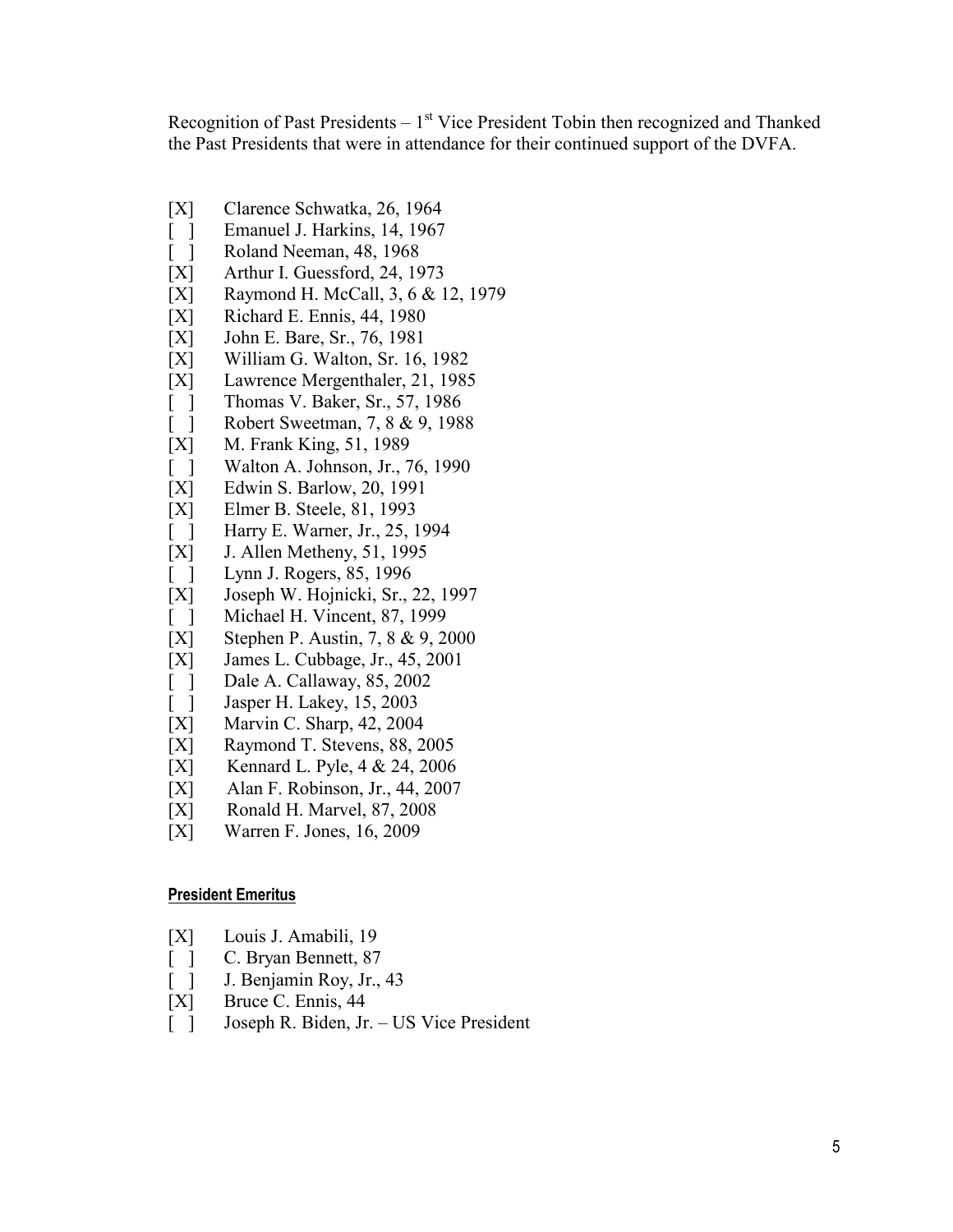## **Affiliated Organizations/ Agency Representatives**

Ladies' Auxiliary - Lorraine Madden, President brought greetings and introduced her Officers she had in attendance.

State Fire Police - Charles Walls, President brought greetings and introduced his Officers and advised that the committee needs letters for nominations for Fire Police Officer of the Year.

State Ambulance Association - P. J. Gosch, President brought greetings and introduced her Officers and advised that the next meeting of the Association will be a joint meeting with the State Fire Police on June 19, 2010 at Slaughters Beach.

National Volunteer Fire Council - J. Allen Metheny, Jr., Delegate reported on the activities at the Annual Meeting that was held in Alexandria, VA. He reported there will be a large campaign to have all Delaware Fire Companies join the NVFC for 2011, Cost is \$50 per company. Further the Fall Meeting of the NVFC will be in Minneapolis in September.

State Emergency Response Commission - Bruce C. Ennis, Delegate advised there is an issue with the New Castle County LEPC in regards to liability insurance. He will be looking into the matter.

### **Communications**

The following (15) Fifteen communications were received and are summarized by the Executive Secretary:

- Invitation to Joe Rizzo Golf Tournament sponsored by the Burn Foundation of the Delaware Valley
- Invitation the  $50<sup>th</sup>$  Annual Governor's Prayer Breakfast
- Two Requests for a DVFA Patch
- Letter from the LADVFA advising that their next Executive Committee Meeting Is on Monday, May 3, 2010 at 7:30 PM at the Camden-Wyoming Fire Co.
- Letter from Vice President Biden thanking the Association for opposition to the issue of the Auction of 700 MHz radio spectrum that is before the FCC
	- Copy of a letter to the Pension Office in regards to a member of Volunteer Hose Company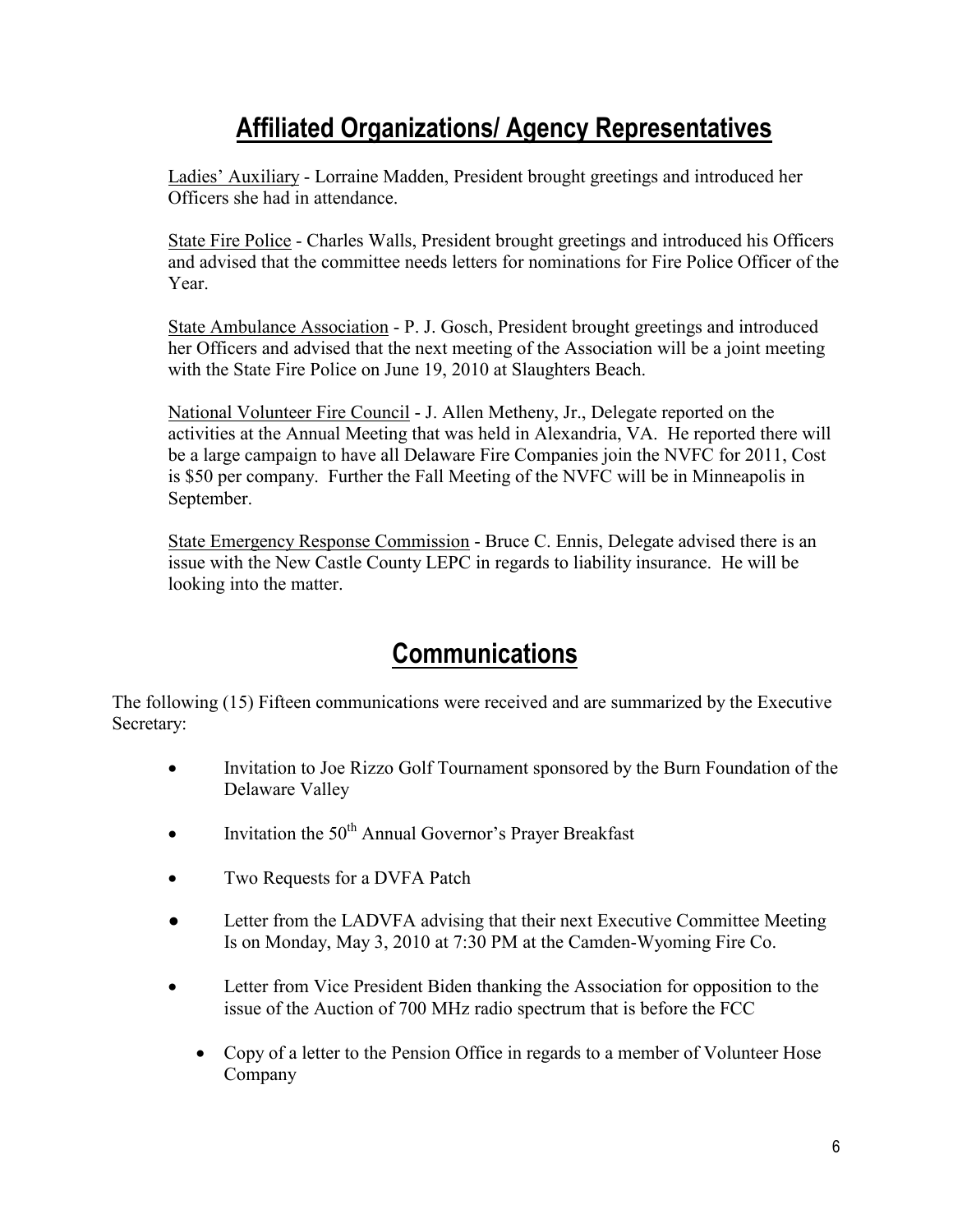- Copy of a letter to the Scholarship Committee from Erika Arnold
- Copy of a letter from Rowland, Johnson & Co. in regards to Port Penn's financial Audit
- Letter from the Magnolia Volunteer Fire Company requesting to change the name of the Trophy their sponsor for Fire Prevention Float
- Copy of a letter from the Hartly Vol. Fire Co. supporting J. Allen Metheny, Sr. for the position of Kent County Fire Service Representative to the State Fire Prevention Commission.
- Letter from the Dover supporting Charles H. Boyer for the position of  $2^{nd}$  Vice President of the DVFA for the year 2010-2011
- Copy of a letter from the State Fire Police requesting a different location for their Annual Dinner at the Conference
- Letter from the Bethany Beach Vol. Fire Company opposing the changes to the Conference Re-Organization
- Letter from the Minguas Fire Company changing one of their Alternates to the Executive Committee Meeting

*Motion by Executive Secretary Cubbage, seconded by DVFA PP Lakey to accept the Correspondence and make it part of the proceedings. Motion Carried.* 

# **OLD BUSINESS**

 Discussion and action on the recommendations of the Conference Re-Organization Committee are as follows:

> DVFA Conference Reorganization Committee Recommended Changes

1. Adopt a No Show Policy for the DVFA. If registered for an event, the individual total cost if not attending will pass on to the respective fire company.

*Motion by Brian Shaw, Minquadale, seconded by William Buckallo, Lewes that the recommendation for a No show Policy be approved and turned over to the Conference Comm. for implementation. Motion Carried after a roll call vote.*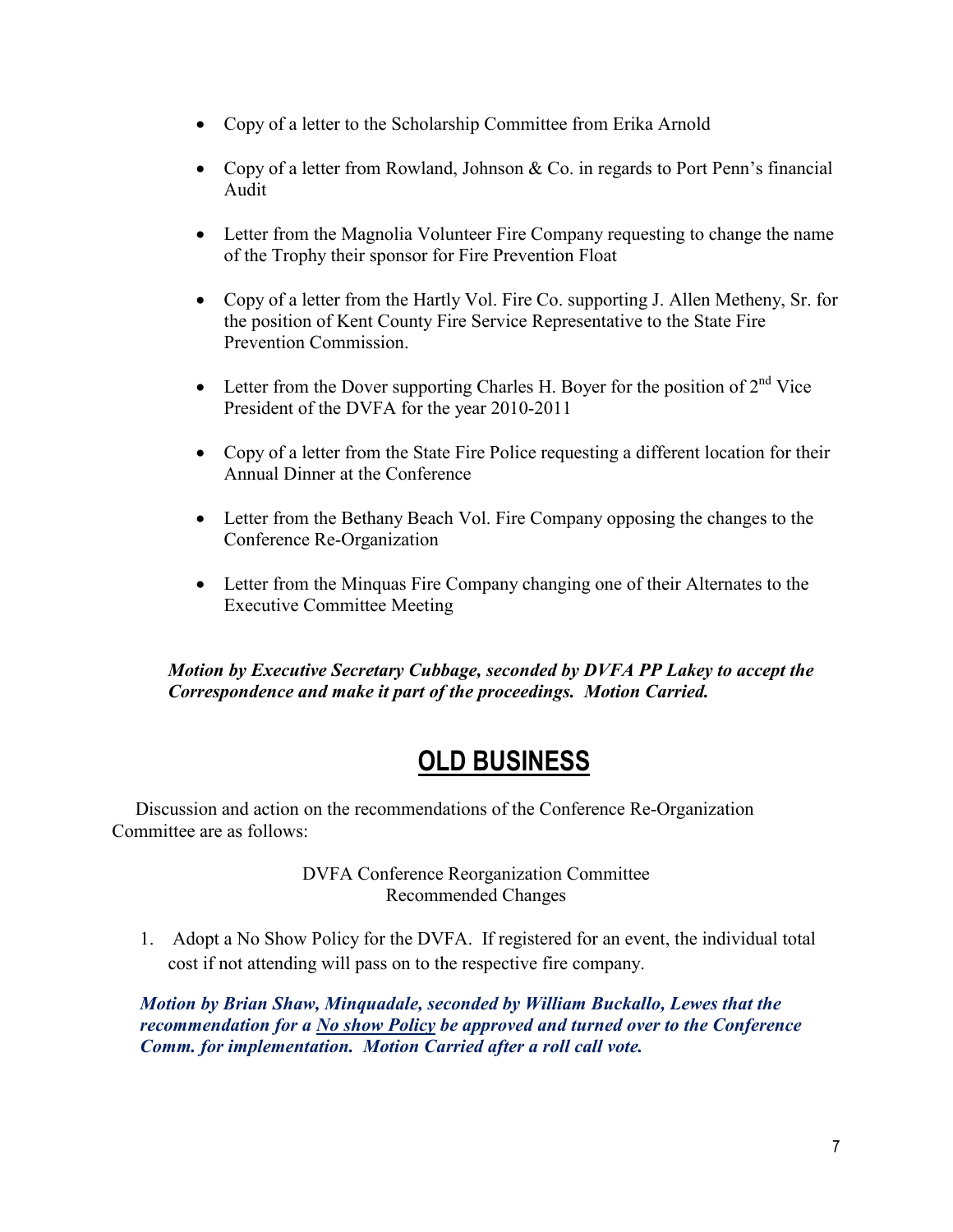- 2. Delete
	- a. Meet Your Host Night

*Motion by Brian Shaw, Minquadale, seconded by Dennis Godek, Elsmere to accept the recommendation and delete Meet Your Host Night. Motion Carried* 

b. Friday Evening Dance

*Motion by Brian Shaw, Minquadale, seconded by Danny Mitchell, Rehoboth Beach to accept the recommendation and delete Friday Evening Dance. Motion Carried*

c. Past Presidents and VIP Reception before the luncheon.

*Motion by Brian Shaw, Minquadale, seconded by Ed Barlow, DVFA PP, Holloway Terrace to accept the recommendation and delete Past Presidents and VIP Reception before the Luncheon. Motion Carried*

d. D. Joint Installation and Reception

*Motion by Danny Mitchell, Rehoboth Beach, seconded by Raymond T. Stevens, DVFA PP Selbyville to accept the recommendation to delete the Reception after the Installation but to keep the Joint Installation. Motion Carried* 

e. Conference bags/totes

*Motion by Dennis Godek, Elsmere, seconded by Rob Shinn, Rehoboth Beach to accept the recommendation to delete the Conference bags/totes After a short discussion Motion by Ike Guessford, DVFA PP Odessa, seconded by Dave Snell, Marydel to Table the Motion. Motion Defeated. Original Motion by Godek to delete Conference bags/totes was Defeated.* 

f. LADVFA Tea Party

*Motion by Brian Shaw, Minquadale, seconded by Jasper Lakey, DVFA PP Delaware City to accept the recommendation to delete the LADVFA Tea Party. Motion Defeated* 

g. Widows/Widowers of Past Presidents DVFA/LADVFA no longer invited to Past President's dinner

*Motion by Danny Mitchell, Rehoboth Beach, seconded by TM Gott, Holloway Terrace NOT to accept the recommendation to no longer invite Widows/Widowers of Past Presidents DVFA/LADVFA to the Past President's Dinner. Motion Carried*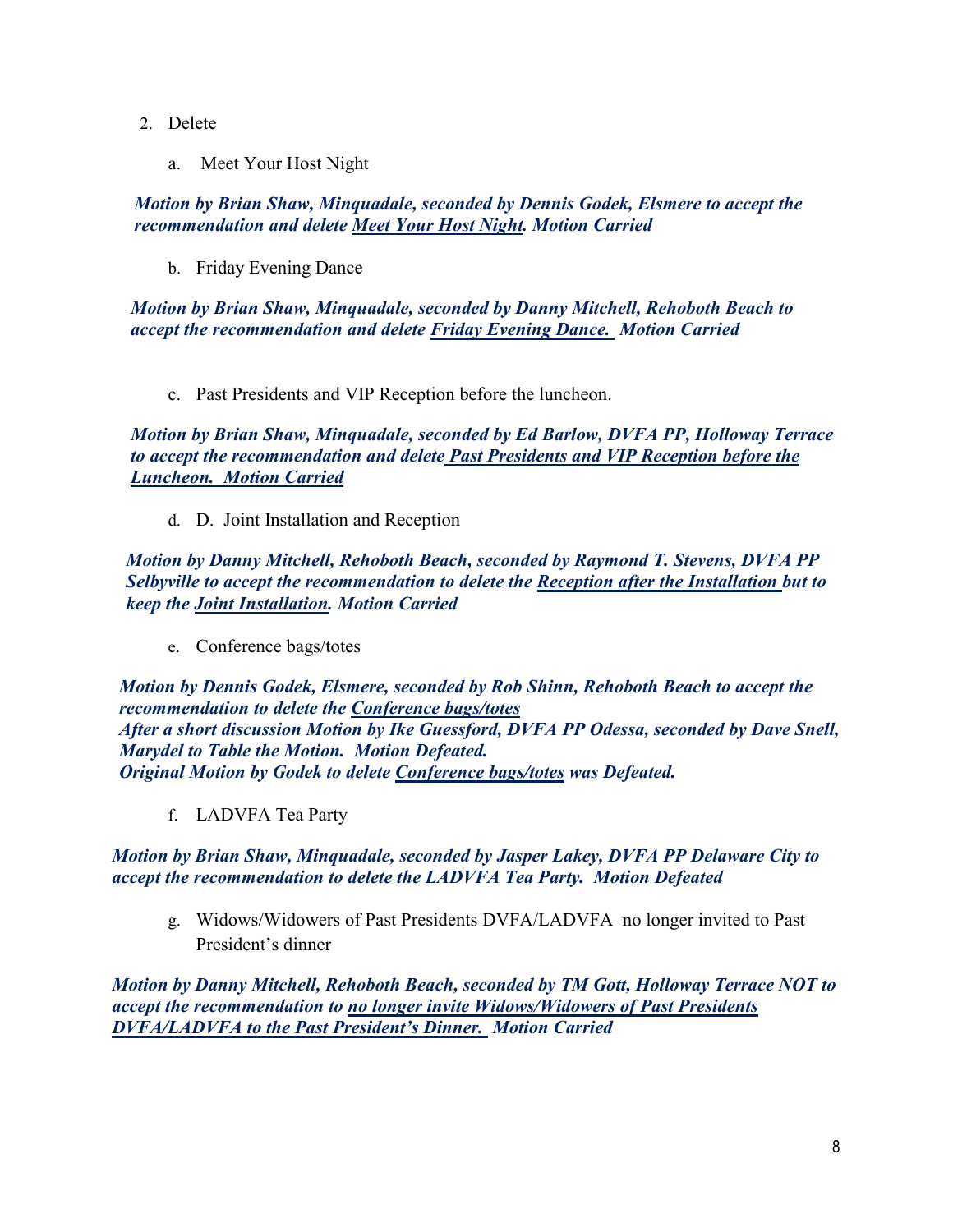3. ALL DVFA/LADVFA sponsored socials, the Conference should only provide at no cost beer, wine, sodas, water. All other is cash bar.

*Motion by Brian Shaw, Minquadale, seconded by Jasper Lakey, DVFA PP Delaware City to accept the recommendation to at All DVFA/LADVFA sponsored socials, the conference should only provide at no cost beer, wine, soda, water. All other is a cash bar. Motion Carried*

4. Move Past Presidents reception and banquet to Wednesday Evening.

*Motion by TM Gott, Holloway Terrace, seconded by Richard Perillo, Brandywine Hundred NOT to accept the recommendation to move the Past President's reception and banquet to Wednesday Evening. Motion Carried.* 

a. Past Presidents DVFA/LADVFA cost is absorbed by the Conference.

#### *Motion by Richard Perillo, Brandywine Hundred, seconded by Danny Mitchell, Rehoboth Beach to accept the recommendation that the Past Presidents DVFA/LADVA cost is absorbed by the conference. Motion Carried*

- b. Spouse/Guest must pay cost of dinner
- c. Invite current DVFA/LADVFA President, First and Second Vice Presidents must pay for spouse/guest.

*Motion by Robert Sutton, Five Points, seconded by Wayne Truitt, Seaford NOT to accept the recommendations for the Spouse/Guest must pay cost of dinner and invite current DVFA/LADVFA President, First and Second Vice Presidents must pay for spouse/guest. Motion Carried.* 

- 5. Utilize Delaware State Fire School for training
	- a. Reduce cost. Pass on cost savings to students.
	- b. Support Vehicle Rescue Competition
	- c. Establish Committee to expand training opportunities

#### *Motion by Frank J. Bailey, Volunteer Hose, seconded by Curt Clifton, Minquas to accept ALL recommendations in Item #5 and forward to the Conference Committee. Motion Carried*

6. Support EMS Continuing Education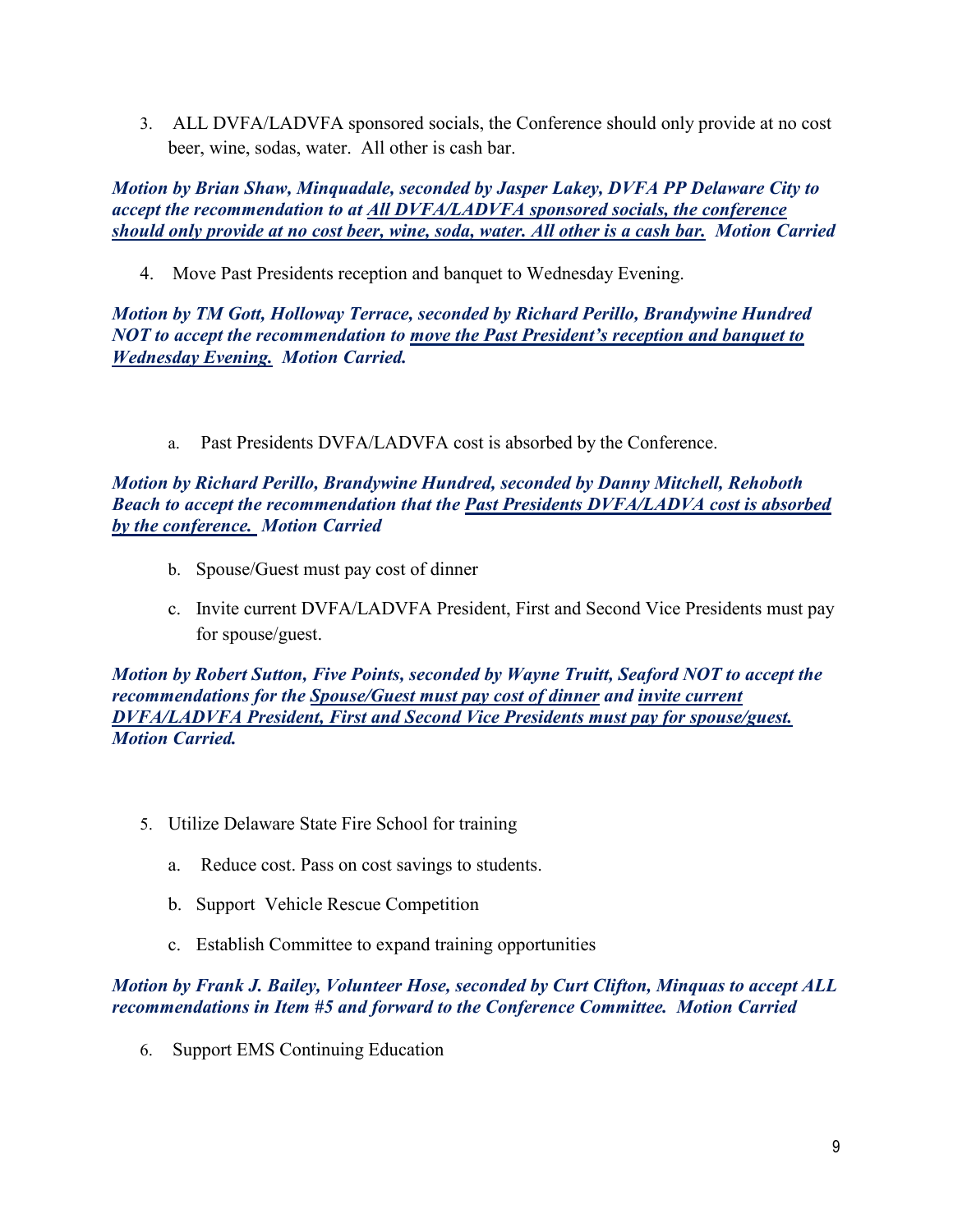*Motion by Tom DiCristoforo, Claymont, seconded by Curt Clifton, Minquas to accept the recommendation to Support EMS Continuing Education. Motion Carried.* 

- 7. Add two (2) seminars each evening on Monday, Tuesday, and Wednesday (7:00 p.m. to 9:00 p.m.)
	- a. Examples: Management, Finances, Recordkeeping, Fire Suppression
	- b. Pre-registration required No Shows pay per policy
	- c. To ensure attendance, notification announcing the Seminar, i.e., flyers needs to be sent out to Fire Companies and related Associations and Agencies as early as possible.

*Motion by Brian Shaw, Minquadale, seconded by Richard Perillo, Brandywine Hundred to accept ALL recommendations in Item #7 and turn over to the Conference Committee. Motion Carried.* 

8. Delete Continental Breakfast for each day. Offer coffee, tea and water.

*Motion by Brian Shaw, Minquadale, seconded by Jasper Lakey, DVFA PP Delaware City to accept the recommendation to Delete Continental Breakfast for each day. Offer coffee, tea & water. Motion Defeated.* 

9. LADVFA Meeting to Thursday, LADVFA meeting Friday if needed, (No Food)

*Motion by Wayne Truitt, Seaford, seconded by Charles Coverdale, Milford NOT to accept the recommendation to move the LADVFA Meeting to Thursday, LADVFA meeting Friday if needed, (No food). Motion Carried* 

10. If possible, outsource certain events through competitive bidding to other facilities (i.e., Past Presidents' dinner, Fire Police, Fire Chiefs, and Ladies Hospitality).

*Motion by Brian Shaw, Minquadale, seconded by Danny Mitchell, Rehoboth Beach to accept the recommendation to if possible, outsource certain events through competive bidding to other facilities (i.e., Past President's dinner, Fire Police, Fire Chiefs, Ladies Hospitality). Motion Carried* 

11. LADVFA Hospitality Social – No meal, snacks only.

*Motion by Wayne Truitt, Seaford, seconded by Les McCourt, Mill Creek NOT to accept the recommendation to LADVFA Hospitality Social – No meal, snacks only. Motion Carried.* 

- 12. DVFA Educational Luncheon with Guest Speaker.
	- a. Pre-registration required No Shows pay as per policy.
	- b. Invited guests and politicians invitations to be sent.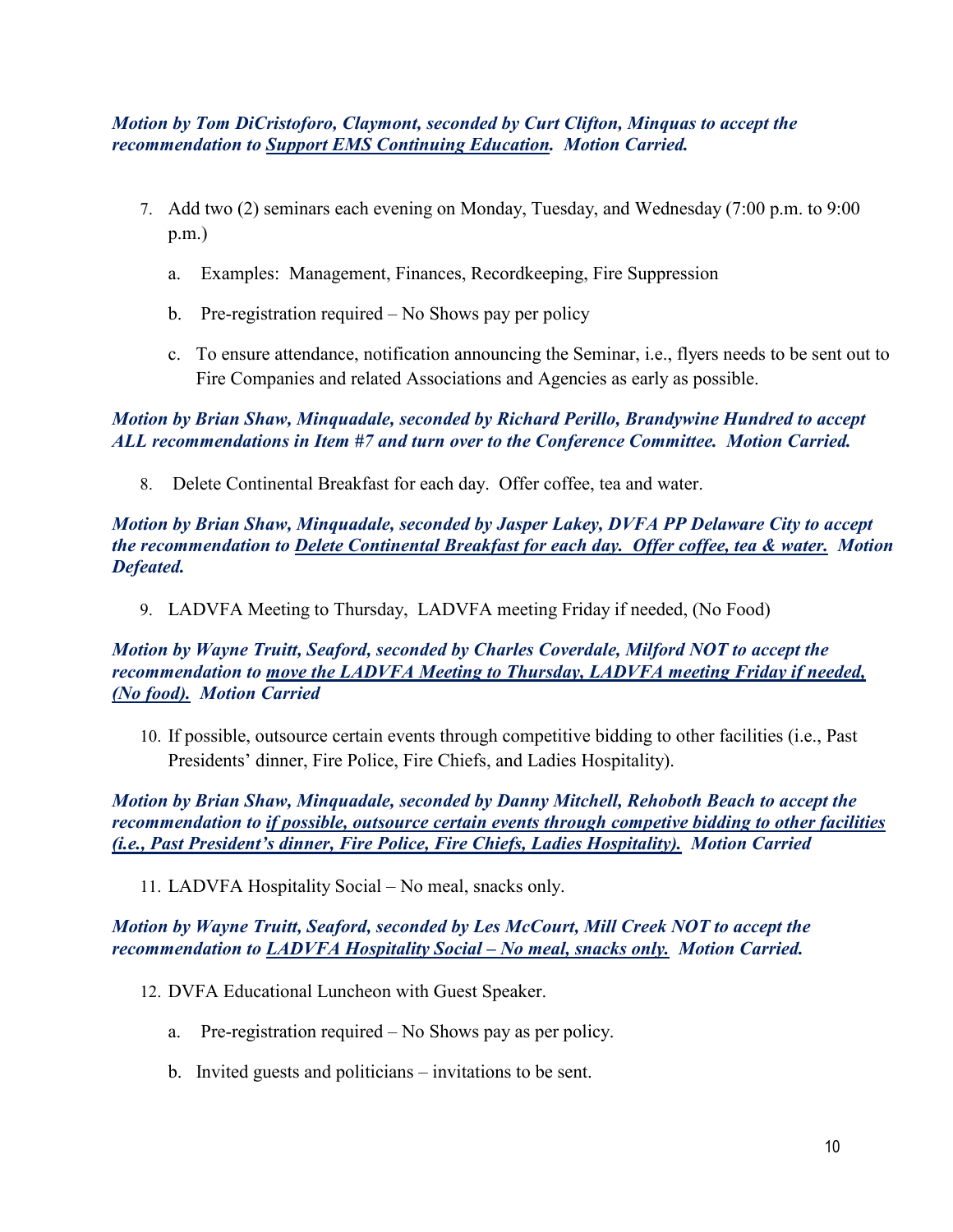- c. Must confirm attending or not attending 10 days in advance of event (date determined by conference committee.
- d. No response, no seat.
- e. Emphasis on education should address concerns of Delaware Fire Service.

#### *Motion by Brian Shaw, Minquadale, seconded by Jeff Dennison, Bowers to accept ALL the recommendations in Item #12 as a package. Motion Carried.*

- 13. Conference Parade Make it a celebration, not a competition; show public what the Fire Service represents. Demonstrate the pride we have in providing the Service.
	- a. No prejudging of Apparatus.
	- b. No Contracted Judges.
	- c. No Trophies, except for floats and outside Fire Service bands
	- d. Judges to be provided through DVFA Officers
	- e. Festivities to be held at a pre-determined area and time. Suggested an Old Fashion Firefighter Muster with such competitions as barrel push, bed race, bucket brigades, ladies pancake flipping, water drafting, etc. Each company could bring their antiques down and draft water on Mirror Lake.
	- f. Pre-registration will be required.

#### *Motion by Harold Brode, Harrington, seconded by Jasper Lakey, DVFA PP Delaware City NOT to accept ANY of the recommendation in Item #13. Motion Carried after a roll call vote.*

- 14. Conference Rooms They are the responsibility of the DVFA Conference
	- a. Overall Conference Chair Persons DVFA (3) Entire week Monday through Saturday
	- b. Conference Co-Chairs LADVFA (3) Wednesday through Saturday
	- c. DVFA and LADVFA Officers Wednesday through Saturday
	- d. Exception: DVFA Executive Secretary and Assistant
	- e. Seminar speakers and instructors maximum two (2) nights

#### *Motion by Brian Shaw, Minquadale, seconded by Hal Barber, Bethany Beach to accept ALL the recommendation in Item #14. Motion Defeated*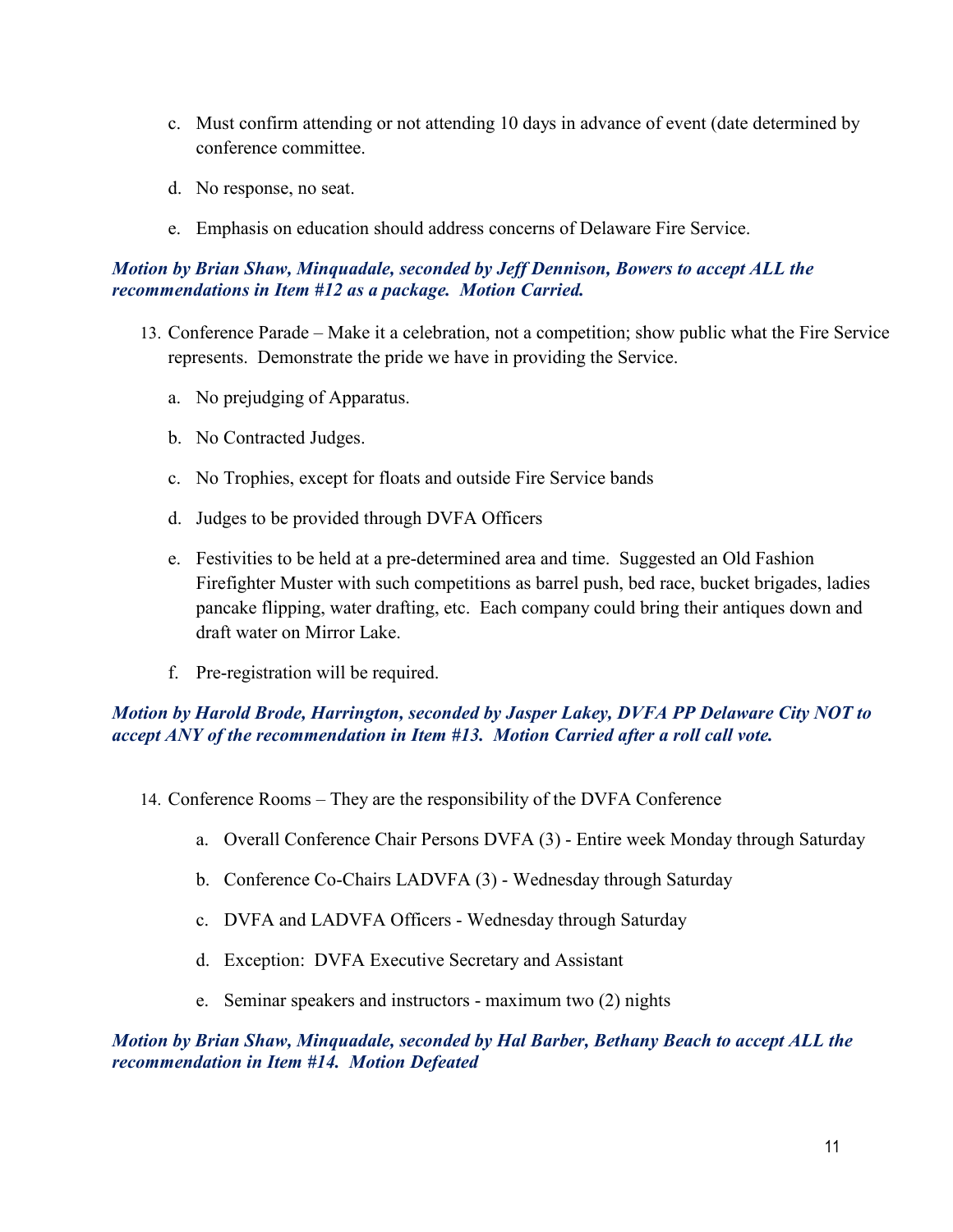15. Competitive bidding – minimum of three (3) sealed bids for all conference materials (flowers, printing, souvenirs, etc.)

*Motion by Richard Perillo, Brandywine Hundred, seconded by Brian Shaw, Minquadale to accept the recommendation to have Competive bidding – minimum of three (3) sealed bids for all conference materials (flowers, printing, souvenirs, etc. Motion Carried* 

16. Research moving the Conference dates to another time of the year.

*Motion by Jasper Lakey, DVFA PP Delaware City, seconded by Danny Mitchell, Rehoboth Beach to accept the recommendation and Research moving the Conference dates to another time of the year. Motion Carried.* 

### **NEW BUSINESS**

First Vice President William F. Tobin, Jr. re-appointment the Scholarship Committee in its entirety.

 *Motion by Charles Emerson, Claymont, Seconded by Danny Mitchell, Rehoboth Beach to authorize the Archives Committee to purchase a new 100 plate plaque for the Ladies. Motion Carried.* 

 *Motion by Danny Mitchell, Rehoboth Beach, Seconded by Kenneth Steele, Citizens Hose to recommend the review of the usage of excess funds from the Conference Account after expenses are paid. Motion Carried.* 

 *Motion by David Roberts, Minquadale, seconded by Ronald Marvel, DVFA PP that the DVFA support HB #464 and look at the conflict of interest wording and follow the recommendations of the upcoming workshop. Motion Carried.* 

### **PAYMENT OF BILLS**

Treasurer Metheny read bills totaling \$156,439.01.

*Motion by Richard Perillo, DVFA Director, seconded by Theodore Doyle, Rehoboth Beach to authorize the Treasurer to pay the bills. Motion Carried.*